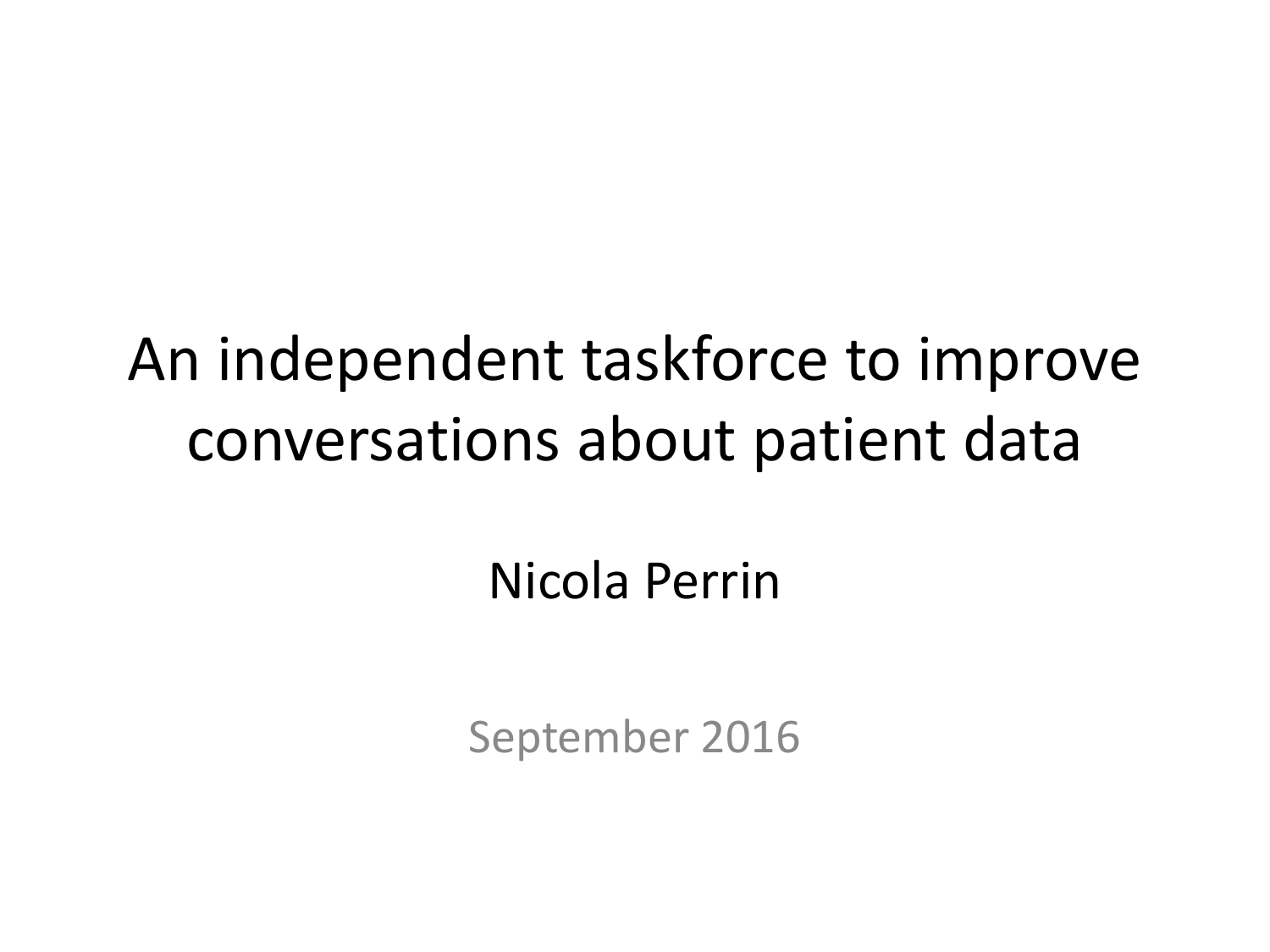# Context

- NDG Review: Call for a full conversation about how data is used in the NHS.
- Currently low awareness (Wellcome commercial access report):
	- 33% feel they have good awareness of how data is used in the NHS
	- 18% aware of academic uses; 16% for commercial use
- Broadly, more information leads to greater acceptance of wider uses of data
	- But, a little information can lead to greater wariness

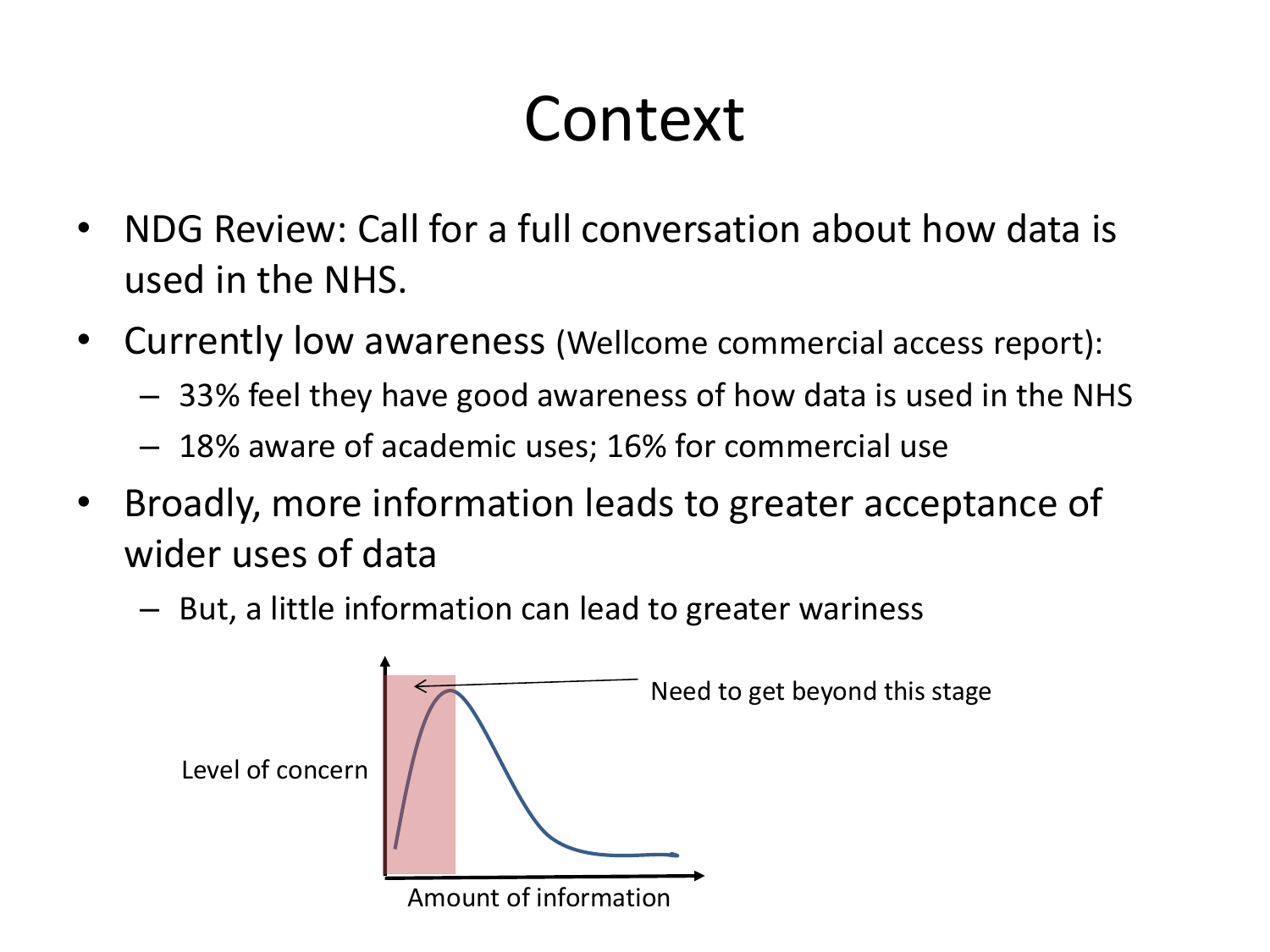# Aims

- Taskforce will aim to improve the conversations about data use at a national level:
	- Consistent, clear, accurate, accessible language
	- Toolkits to improve quality of information
	- How to talk about public benefit
	- Co-ordinating range of existing initiatives
- Ways of working:
	- Practical, ongoing outputs
	- Not a fixed panel of experts
	- Series of champions to represent different work streams
	- Broad ownership and engagement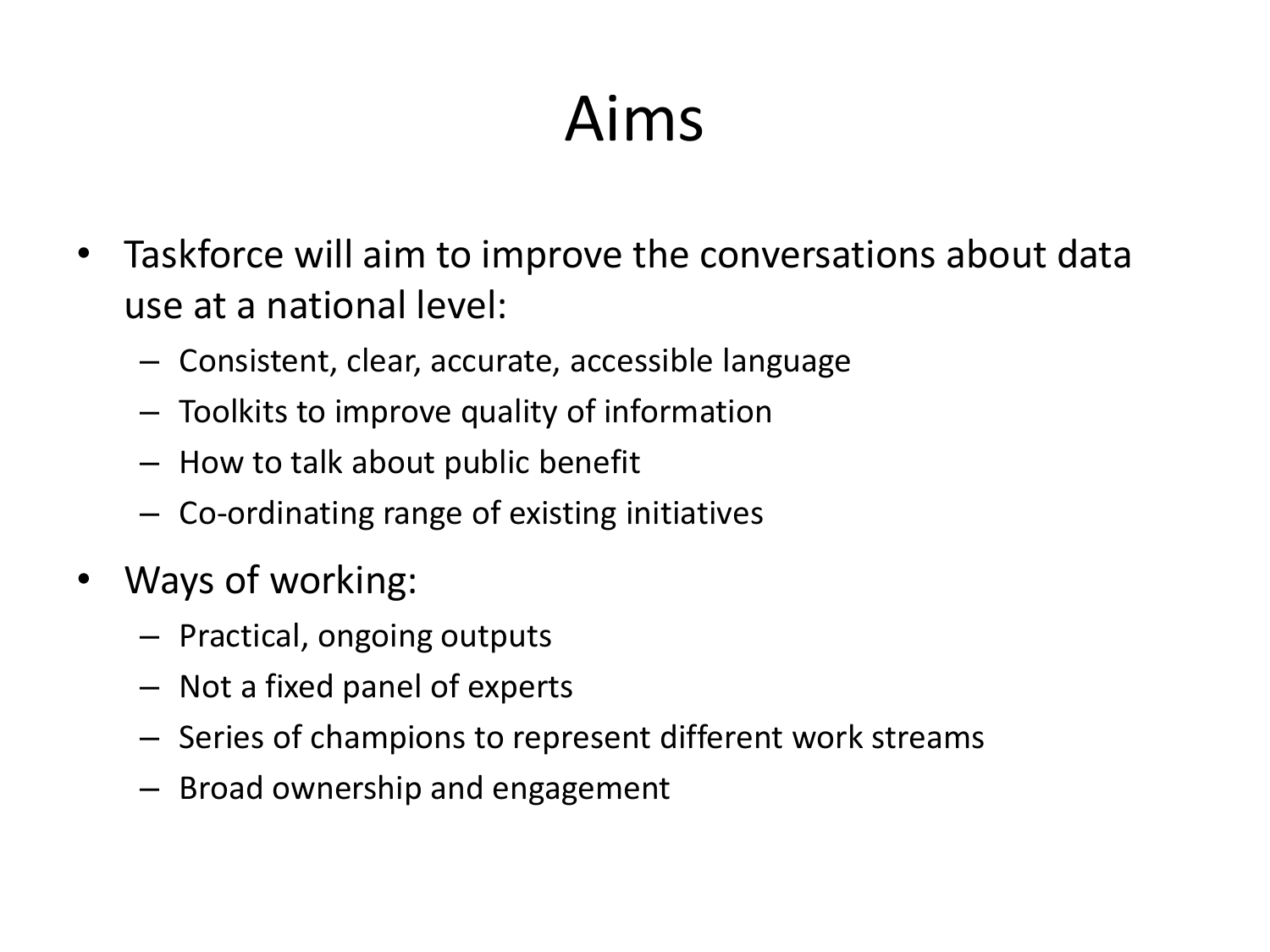# Stakeholder engagement

### Funding from:





Involve, National Voices, Genetic Alliance, Rare Diseases UK, Arthritis Research UK, Macmillan, BHF, MQ, Richmond Group, Genomics England, CPRD, Science Media Centre, Public Health England Information Governance Alliance, NHS Digital, NHS England, NDG Office, NIHR